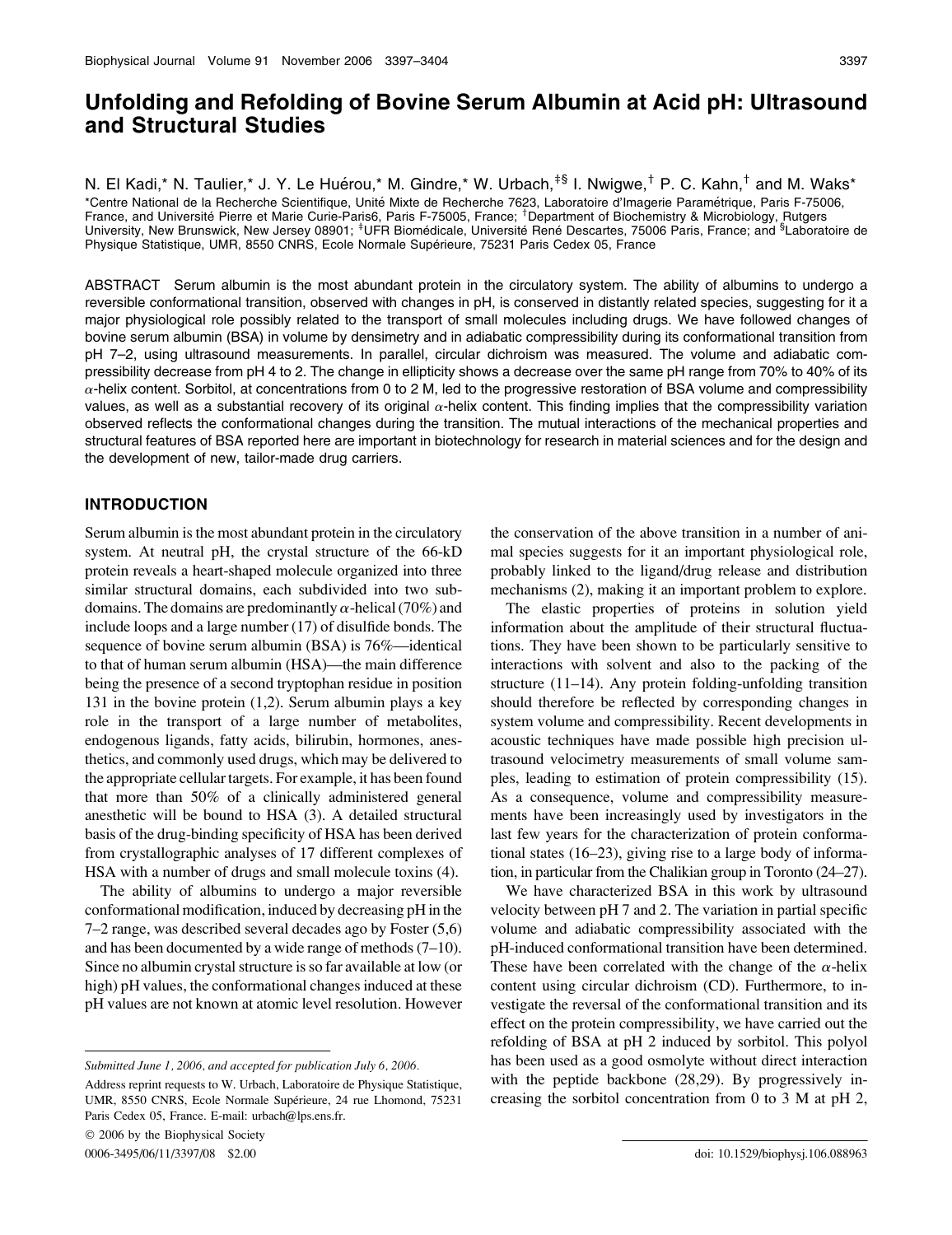we have studied the substantial restoration of the  $\alpha$ -helix content of BSA together with the adiabatic compressibility changes induced by the protein refolding. This procedure has enabled us to compare both compressibility and CD variation under similar conditions.

The interpretation of changes in compressibility is not trivial. It involves a number of parameters: mainly the contribution of conformational changes and protein surface hydration and the modification in size of the internal protein cavities. It is therefore difficult to evaluate specific contributions at present and there is a general agreement that adiabatic compressibility of globular proteins cannot be interpreted by correlation with a single variable. Nevertheless our aim is to investigate the possible correlation between compressibility variation and the partial unfolding and refolding of BSA at acid pH, with possible relevance to albumin function.

# MATERIALS AND METHODS

#### Materials

BSA was purchased from Sigma (St. Louis, MO) (A-0281, 99% pure minimum, fatty acid free) and used without further purification. Sorbitol, crystallized 99% pure, was from FLUKA (Buchs, Switzerland). All the other chemicals were analytical grade. Water was of MILLIQ purity.

#### Sample preparation

BSA was dried under vacuum for at least 24 h and the samples prepared by weighing the dry protein in volumetric flasks (class  $A \pm 0.04$  ml) on a model AG 245 Metler Toledo balance (Greitensee, Switzerland) with a precision of  $\pm 0.03$  mg. The protein concentration of the samples used for measurements was  $\sim$ 3 mg/ml<sup>-1</sup>. The solvents used to make up the volume at 20 $\rm{^{\circ}C}$ , (water or 0.02 M phosphate buffer) were brought to the required pH value with 0.1 M HCl. The pH of the solutions was determined on a PHMB 82 Radiometer (Copenhagen, Denmark) pH meter.

### Volumetric measurements

The densities of solvents and protein solutions were determined at 25 $\degree$ C  $\pm$ 0.01°C, using a vibrating tube Anton Paar DMA 58 digital density meter (Graz, Austria). The precision in density measurements is better than  $10^{-5}$  g/ml. Each set of determinations was carried out at least 10 times and the averaged value used to calculate the protein apparent specific volume  $\varphi$ <sub>v</sub> using the well-known relationship

$$
\varphi_{\rm V} = \frac{1}{\rho_1} + \frac{\rho_1 - \rho}{c_{\rm p}\rho_1},\tag{1}
$$

where  $(\rho)$  and  $(\rho_1)$  are the relative densities of the protein solution and of the reference solvent, respectively, and  $c_p$  is the protein concentration.

# Ultrasound velocity measurements

The method used is based on measured resonance peaks of an ultrasonic resonator (30,31), which offers, in addition to its simplicity, a high precision permitted by recent instrumental and computational advances.

#### The principle

Ultrasonic resonators consisting of a liquid sample (volume  $\leq 1$  ml) enclosed by two planar piezoelectric transducer plates (32) allow direct and accurate calculation of the ultrasound velocity,  $u$ , at a frequency of 5 MHz. The difference between two consecutive resonance peaks  $f_0$  and  $f_1$  is proportional to the ultrasound velocity variation  $u_1 - u_0$  where  $u_1$  and  $u_0$  are the ultrasound velocity in the solution and the solvent, respectively:

$$
\frac{f_1 - f_0}{f_0} = \frac{u_1 - u_0}{u_0}.
$$
 (2)

The relative specific sound velocity increment is

$$
[u] = \frac{u_1 - u_0}{u_0 c_p}.
$$
 (3)

#### The system

One of the potential limitations of the custom-built system resides in possible temperature drifts. This difficulty has been circumvented by the use of a set of tandem cells of identical acoustic path (15); experiments are carried out at  $25^{\circ}$ C, in a temperature-controlled room. The setup allows sequential determination of the ultrasonic frequency difference between a reference and a measuring cell at identical temperature, which achieves a considerable improvement in sensitivity. First, the two cells are filled with the reference liquid and measurements are carried out. In a second step the measuring cell is drained, rinsed, dried, and refilled with the liquid under investigation. Under these experimental conditions the precision obtained in ultrasound velocity variation is on the order of one part in  $10^{-5}$ . This requires perfect parallelism of the two transducers per cell and a quality coefficient of the resonator on the order of one part in  $10^4$ .

#### Compressibility calculation

Measurement of the protein solution density  $(\rho)$  and that of the sound velocity  $(u)$  allows the determination of the solution adiabatic compressibility,  $\beta$ , using Laplace's equation:

$$
\beta = \frac{1}{\rho u^2}.\tag{4}
$$

Equations 1, 3, and 4 were used to calculate the partial specific apparent adiabatic compressibility,  $\varphi_k$ , of BSA using the following relationship:

$$
\varphi_{k} = \beta_0 \left( 2\varphi_{v} - 2[u] - \frac{1}{\rho_0} \right),\tag{5}
$$

where  $\beta_0$  is the coefficient of adiabatic compressibility of the solvent (12).

# Circular dichroism

CD spectra were recorded using an AVIV model 62A (Aviv Associates, Lakewood, NJ) spectropolarimeter. The temperature of the sample was controlled at  $25^{\circ}$ C  $\pm$  0.1°C. In the far ultraviolet (UV), a 0.1-cm path length cuvette was employed. The results are expressed as mean residue ellipticities, defined as  $[\theta] = 100 \frac{[\theta]_{obs}}{l c_p}$ , where  $[\theta]_{obs}$  is the observed ellipticity in degrees,  $c_p$  is the protein concentration in residue mol per liter, and l is the length of the cell light path in centimeters. Secondary structure analysis was carried out using the CD Pro suite of programs (33).

#### RESULTS

### The BSA acid driven transition

Protonation of carboxylates releases water of electrostriction and generates volume changes, and the raw data are corrected accordingly (17,27,34). These volume changes are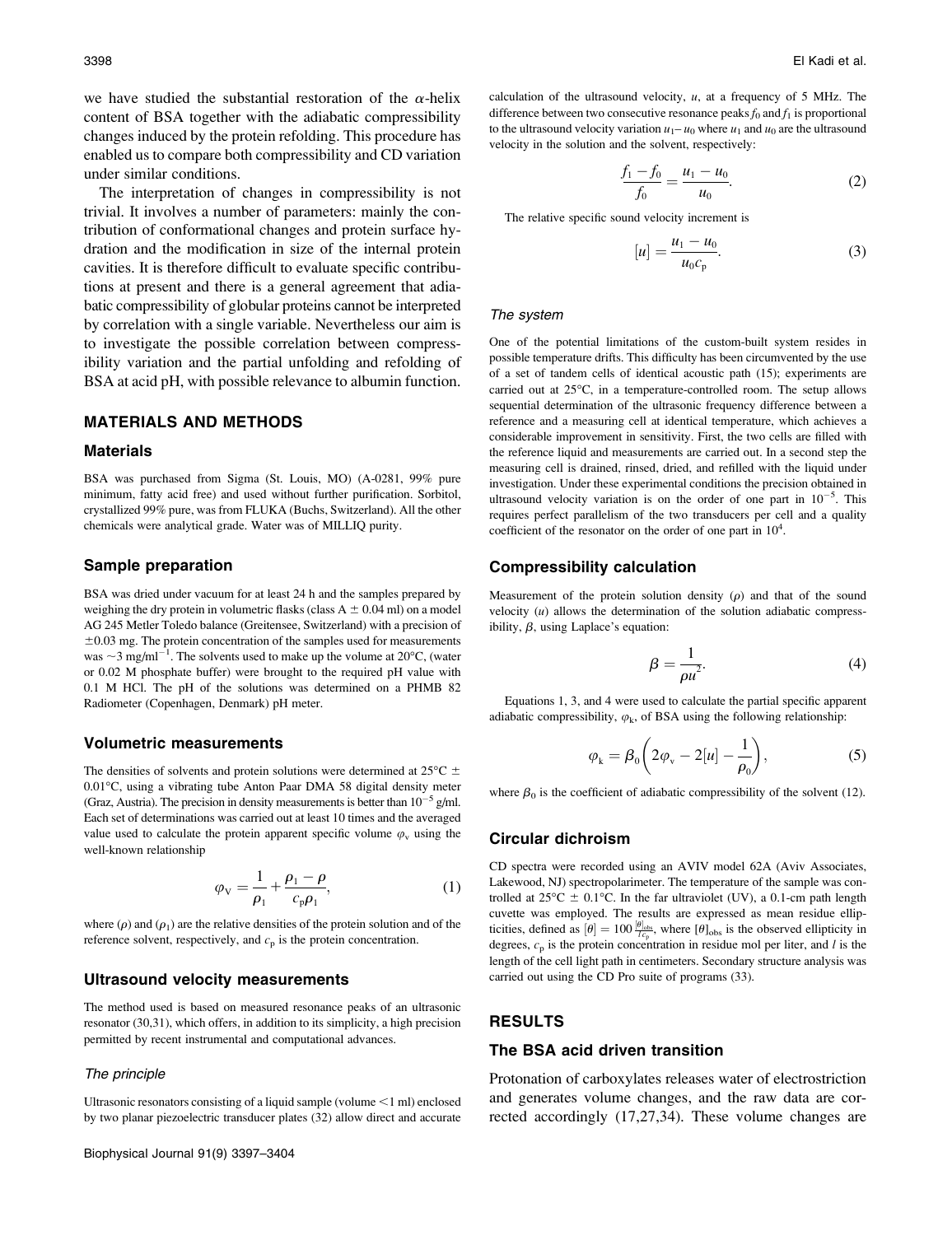subtracted from the total specific volume difference  $\Delta V$ , leaving the contribution of the conformational change, including all other forms of hydration and packing defects.

# Volume

The volume variation curve of BSA as a function of pH is shown in Fig. 1  $a$ . The profile displays two parts: first, an ascending part from pH 7.0 to 5.0, raising the volume from 0.737 to 0.743  $\times$  10<sup>-3</sup> m<sup>3</sup> kg<sup>-1</sup> and then a decrease to pH 3.0, the volume dropping then from 0.743 to 0.728  $\times$  $10^{-3}$  m<sup>3</sup> kg<sup>-1</sup>. Between pH 3 and 2 no further decrease is observed. For the acid transition, is  $\Delta V = -0.015 \times$  $10^{-3}$  m<sup>3</sup> kg<sup>-1</sup>.

### Adiabatic compressibility

The compressibility curve of BSA as a function of pH shows a profile very similar to that of the volumetric curve, with a



FIGURE 1 (a) Plot of  $\varphi$ <sub>v</sub>, the apparent partial specific volume of BSA, as a function of pH. The standard deviation in volume measurements is  $\pm 0.003$  $\times 10^{-3}$  m<sup>3</sup> kg<sup>-1</sup>. (b) Plot of the partial specific adiabatic compressibility  $\varphi_k$ as a function of pH. The standard deviation in compressibility measurements is  $\pm 0.3 \times 10^{-14}$  m<sup>3</sup> kg<sup>-1</sup> Pa<sup>-1</sup>. The contribution for protonation was taken into account (see text).

shallow ascending part and a steeper descending one (Fig. 1 b). A careful inspection reveals, however, slight differences between the two curves. Between pH 7 and pH 4.3 a progressive increase of  $\varphi_k$  from 6.6 to 7.6  $\times$  10<sup>-14</sup> m<sup>3</sup> kg<sup>-1</sup>  $Pa^{-1}$  is observed: the specific compressibility difference is  $\Delta \varphi_k = 1.0 \times 10^{-14} \text{ m}^3 \text{ kg}^{-1} \text{ Pa}^{-1}$ . The maximum of the compressibility curve is slightly shifted and located at a pH value around 4.3 in contrast to 5.0 in the volumetric curve. The compressibility then decreases continuously from 7.6  $\times$  $10^{-14}$  m<sup>3</sup> kg<sup>-1</sup> Pa<sup>-1</sup> at pH 4.3 to 2.8  $\times$   $10^{-14}$  m<sup>3</sup> kg<sup>-1</sup> Pa<sup>-1</sup> at pH 2.0, the difference in compressibility  $\Delta \varphi_k$  being -4.8  $\times$  10<sup>-14</sup> m<sup>3</sup> kg<sup>-1</sup> Pa<sup>-1</sup>. As reported, the adiabatic compressibility variation during a conformational transition (here a 63% variation) is often larger than that of the proteinspecific volume (2% variation) (35).

### Circular dichroism

The CD of BSA was monitored in the far UV. Titration of the protein with 0.1 N HCl reveals only marginal changes in the secondary structure of BSA between pH 6.5 and 5 as judged from the ellipticities at 220 nm. Then  $\left[\theta\right]_{220}$  becomes less negative with decreasing pH from about  $-22,100$  deg cm<sup>2</sup> dmol<sup>-1</sup> between pH 7 to 5, to  $-12,700$  deg cm<sup>2</sup> dmol<sup>-1</sup> at pH 2.0 (Fig. 2  $a$ ). These values are in good agreement with the literature (9,36). The curves measured by compressibility (on the *left*) and ellipticity difference  $\Delta[\theta]_{220}$  (on the *right*) superimpose well (Fig. 2  $b$ ), indicating that the main conformational change associated with changes in hellicity (in the 5–2 pH range) is responsible for the change in compressibility or, in other words, the two methods probe the same phenomenon.

### The sorbitol-induced transition

Osmolytes have been used by a number of investigators to induce the refolding of proteins and to stabilize them (28,29,37,38). We have used here sorbitol, an electrically neutral, low molecular weight polyol to induce refolding of BSA from its low pH unfolded state. Refolding was monitored by ellipticity, volume, and adiabatic compressibility. As a basis for comparison, we first examined the behavior of the BSA native state at pH 7 as a function of sorbitol concentration in the 0–3 M range.

### Volume and compressibility at pH 7

The effect of sorbitol on the specific volume of BSA at neutral pH is shown in Fig.  $3 \, a$ . The partial specific volume decreases sharply as a function of sorbitol concentration from  $0.739 \times 10^{-3}$  m<sup>3</sup> kg<sup>-1</sup> in pure water to a value of 0.729  $\times$  $10^{-3}$  m<sup>3</sup> kg<sup>-1</sup> in 0.25 M sorbitol. It then decreases slightly to  $0.725 \times 10^{-3}$  m<sup>3</sup> kg<sup>-1</sup> at 1.5 M, remaining around this value up to 3M of the osmolyte.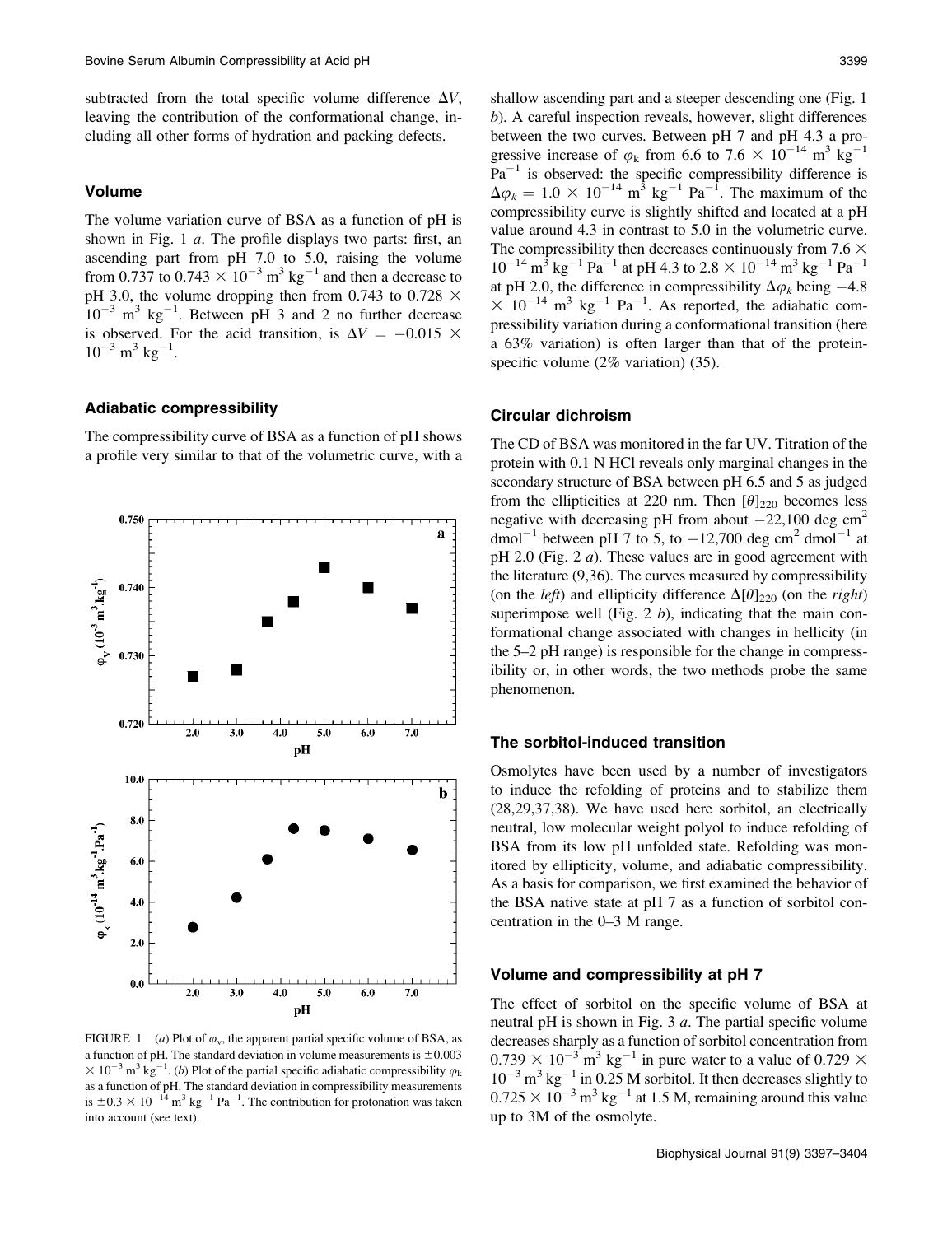

FIGURE 2 (a) CD of BSA. Plot of ellipticity  $\lbrack \theta \rbrack_{220}$ versus pH.  $(b)$  Plot of the ellipticity difference on the right  $(\bullet)$ .  $\Delta[\theta]_{220}$  represents the difference in ellipticity measured at pH 7 and at any pH value below 7. On the left, the partial specific adiabatic compressibility  $\phi_k$  of BSA versus  $pH$  (O).

The partial specific adiabatic compressibility decreases from  $6.6 \times 10^{-14}$  m<sup>3</sup> kg<sup>-1</sup> Pa<sup>-1</sup> in the absence of sorbitol to around  $6.0 \times 10^{-14}$  m<sup>3</sup> kg<sup>-1</sup> Pa<sup>-1</sup> for 1.5 M sorbitol, coming then back to  $6.2 \times 10^{-14}$  m<sup>3</sup> kg<sup>-1</sup> Pa<sup>-1</sup> for 2 M (Fig. 3 *b*). The observed decrease in volume and compressibility is consistent with the literature (39) and will be discussed below. These changes are not accompanied by changes in the protein conformation as judged from CD measurements (not shown), the overall secondary structure of BSA remaining stable in sorbitol at neutral pH.

# Volume and compressibility at pH 2

In another set of experiments we titrated the protein from pH 7 to pH 2.0 and kept that pH constant at all sorbitol concentrations. In contrast to the values obtained at pH 7, both volume and compressibility increase at pH 2 as a function of sorbitol (Fig. 4,  $a$  and  $b$ ), both reaching a maximum at a concentration between 1.0 and 1.25 M sorbitol. The partial specific volume of BSA in sorbitol increases progressively from  $0.744 \times 10^{-3}$  m<sup>3</sup> kg<sup>-1</sup> in the absence of sorbitol at pH 2 to 0.753  $\times$  10<sup>-3</sup> m<sup>3</sup> kg<sup>-1</sup> at 0.5 M sorbitol; it then remains constant within the limits of error at  $0.753 \times 10^{-3}$  m<sup>3</sup> kg<sup>-1</sup> up to 1.5 M (Fig. 4 *a*). The volume difference at pH 2 is  $\Delta V =$ 

 $0.009 \times 10^{-3}$  m<sup>3</sup> kg<sup>-1</sup>. At higher concentrations the volume decreases to a value close to that of native BSA.

The compressibility of BSA at pH 2 as a function of sorbitol concentration is shown in Fig. 4 b. It increases from  $5.3 \times 10^{-14}$  m<sup>3</sup> kg<sup>-1</sup> Pa<sup>-1</sup> in the absence of sorbitol at pH 2 to a value of  $\varphi_k = 7.0 \times 10^{-14} \text{ m}^3 \text{ kg}^{-1} \text{ Pa}^{-1}$  between 1.0 and 1.5 M sorbitol; the difference  $\Delta \varphi_k$  is 1.7  $\times$  10<sup>-14</sup> m<sup>3</sup>  $kg^{-1}$  Pa<sup>-1</sup>. At 2 M sorbitol  $\varphi_k$  decreases to a value not significantly different from that of native BSA. In this set of experiments no correction has been made for protonation contribution either volume or compressibility, because in concentrated polyol solutions accurate ionization values for protein residues cannot be estimated (29,40).

# Circular dichroism

The far UV CD spectra of BSA measured at pH 2 as a function of sorbitol concentration are shown in Fig. 5. Between 0 and 0.5 M sorbitol,  $[\theta]_{220}$  becomes slightly more negative but markedly so at 1 M, changing from  $-12,700$ deg cm<sup>2</sup> dmol<sup>-1</sup> to  $-17,600$  deg cm<sup>2</sup> dmol<sup>-1</sup> where it corresponds to 80% of that for native BSA in water at pH 7. No significant change occurs at higher sorbitol concentrations.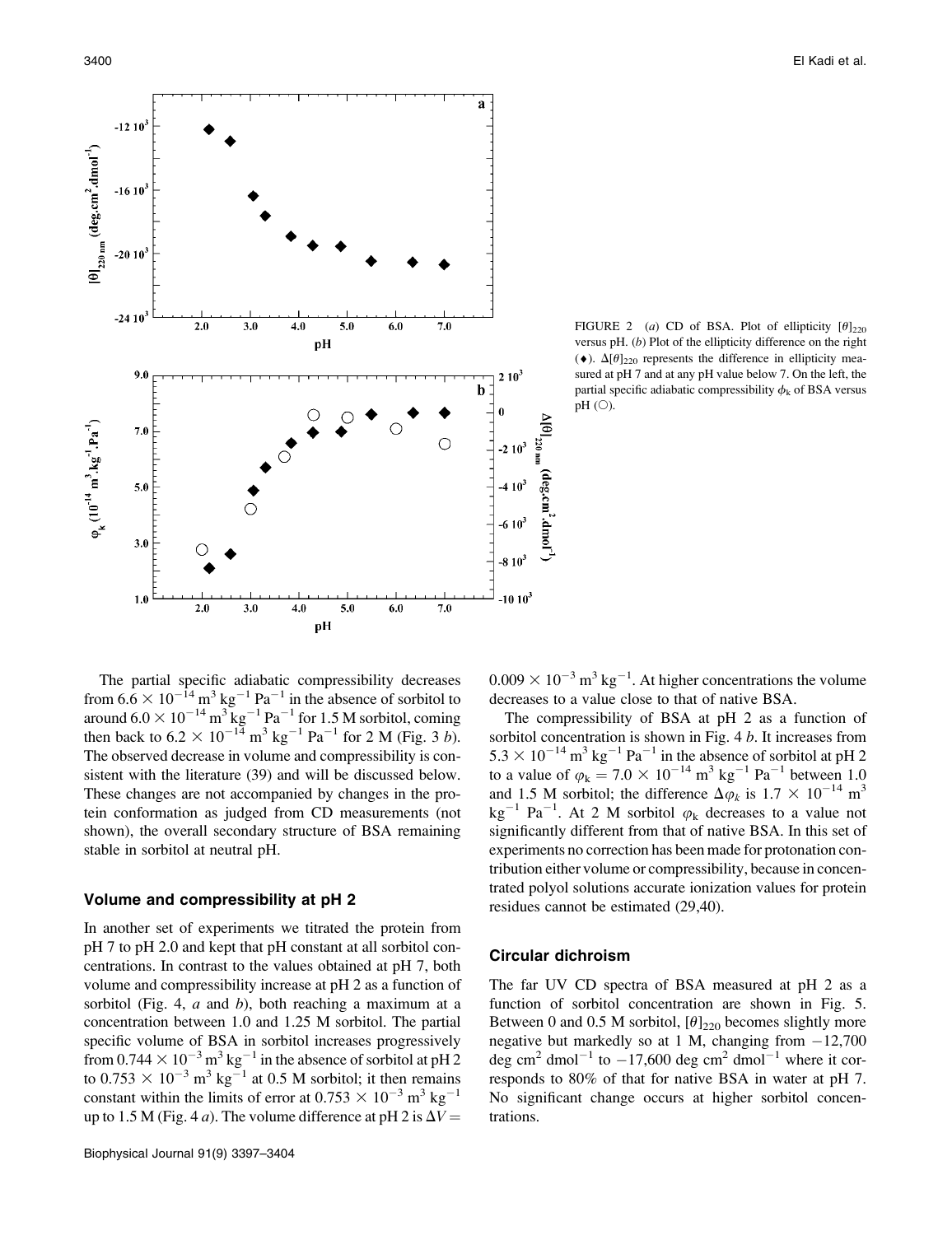

FIGURE 3 BSA at pH 7. (a) Plot of  $\phi_v$ , the apparent partial specific volume, as a function of sorbitol molarity (M). (b) Plot of the adiabatic compressibility as a function of sorbitol (M). The standard deviation values are as above.

# **DISCUSSION**

The conformational transition of BSA occurring at acid pH was first reported several decades ago, and the partial unfolding of the protein as a function of pH has been documented (1,2). Thus, the primary focus of this investigation was to explore the extent to which the BSA acid induced conformational transition involves changes in adiabatic compressibility and how the latter phenomenon can be interpreted in terms of the molecular structure. In a previous study (23), we showed that the increase of  $\alpha$ -helix content of  $\beta$ -lactoglobulin induced by several alcohols is closely associated with the progressive increase of its compressibility. Whereas in the latter work each point of the transition was measured in a different alcohol-water mixture, in this study the protein remains during the conformational transition in water, so that both structural and volumetric changes arise mainly from the proton binding, which induces partial unfolding (Cl<sup>-</sup> binding being neglected). We have also used sorbitol to refold BSA at acid pH, knowing that it belongs to a class of neutral additives (osmolytes) that do not interact directly with the protein, although a different interaction of



FIGURE 4 BSA at pH 2. (a) Plot of  $\phi_v$ , the apparent partial specific volume, as a function of sorbitol molarity  $(M)$ .  $(b)$  Plot of the adiabatic compressibility  $\phi_k$  as a function of sorbitol (M). The standard deviation values are as above. The contribution for protonation was not accounted for (see text).

protein surface with water may result (40) from polyol addition, modifying volumetric properties.

# Unfolding and compressibility

The secondary structure of BSA displays few changes in a range of pH values between 6.5 and 5, the latter value being close to the isoelectric point of the protein (pI 4.8). Below this value, the ellipticity of the protein measured at 220 nm decreases continuously down to pH 2 (Fig. 1  $a$ ), finally losing  $\sim$ 40% of its initial  $\alpha$ -helix. This structural alteration is due to the repulsive forces acting below its isoelectric point within the highly charged protein. The superimposition of the partial unfolding of BSA and the decrease in compressibility (Fig.  $2$  b) implies that the compressibility variation observed reflects the conformational change during the acid transition, which may also involve some nonhelical parts of the molecule.

An interesting phenomenon, occurring in the range of pH between 7 and 4, concerns the progressive increase in BSA compressibility ( $\Delta \varphi_k = 1.0 \times 10^{-14} \,\mathrm{m}^3 \,\mathrm{kg}^{-1} \,\mathrm{Pa}^{-1}$ ) shown in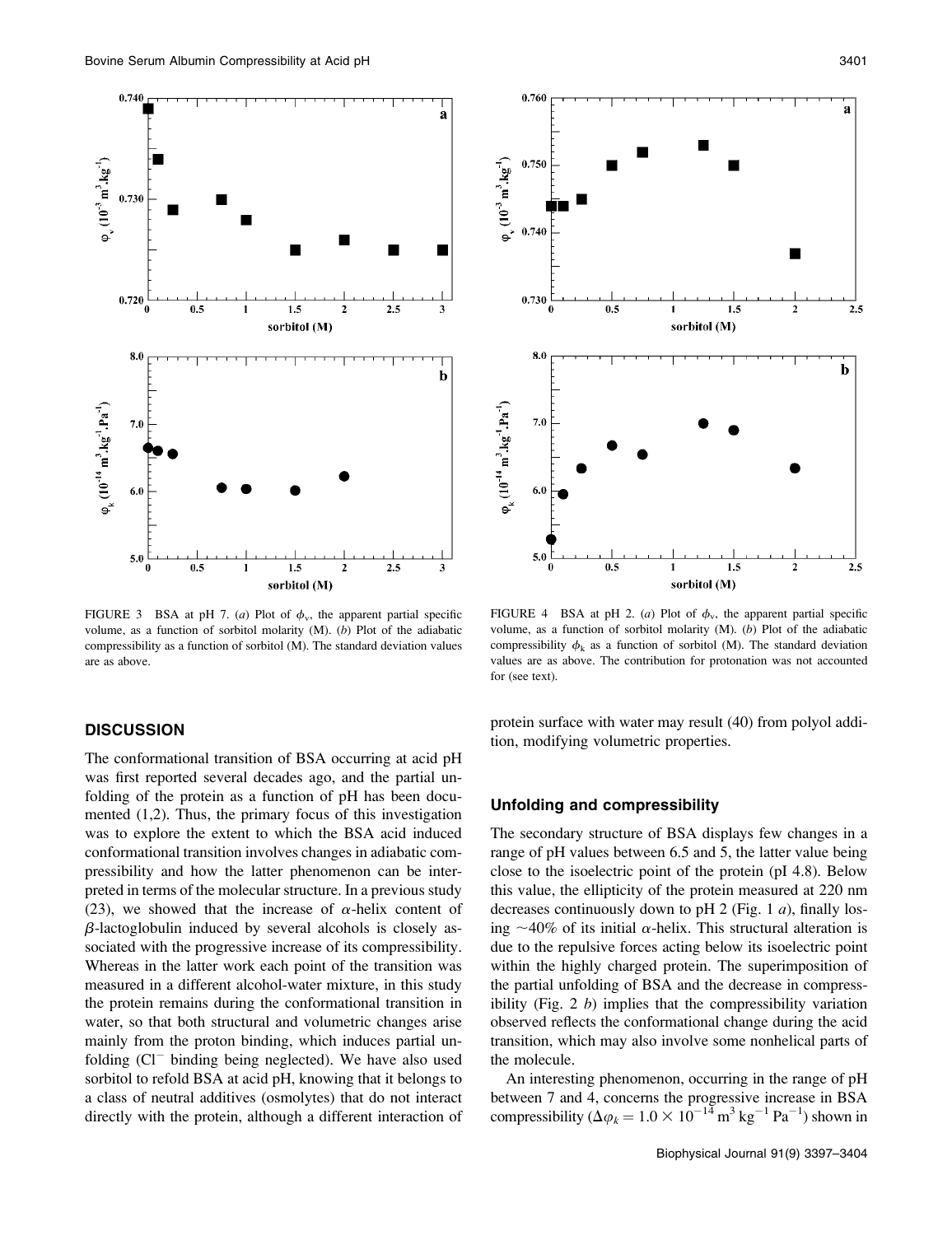

FIGURE 5 CD spectra of BSA in the far UV. At pH 7 (dashed line). At pH 2, in water ( $\circ$ ), in 0.5 M sorbitol (solid line), and in 1 M sorbitol ( $\blacksquare$ ).

Fig. 2  $b$ , which we found highly reproducible during this investigation (for standard errors see figure legends). In a study of the pH conformational changes of HSA, two different structural events within the 7–4 pH range were observed (9): a loss in protein ellipticity in the near UV CD, and an unexpected sigmoidal rise of the (214) tryptophan fluorescence, reaching a 2.4-fold increase in intensity at pH 4. The same result had been previously reported in the pioneering work of Foster (6). This effect was explained by a change of the tertiary structure of the protein leading to a transition of the fluorophore (located in domain II of HSA) from an aqueous environment to a more hydrophobic one and by the expulsion of water in contact with the aromatic residue. Although the burying of an aromatic residue in a hydrophobic pocket should lead to a small decrease in volume, it can be argued that the parallel expulsion of water from the hydrophobic pocket would increase the final protein volume and compressibility values (because the number of aliphatic residues of the pocket outnumbers the effect of a single aromatic residue), in good agreement with our findings.

As the binding of protons to BSA proceeds with decreasing pH, we observe a progressive decrease of volume and compressibility values, both starting to drop from about pH 5 down to pH 2. The variation of volume and compressibility together originates from at least two phenomena. First, the partial unfolding process of the BSA helices leads to a progressive exposure of the protein surface to the acid aqueous environment, leading to increased hydration. At the same time protein voids and cavities, which in the native protein contribute substantially to the compressibility and to the partial specific volume (17,41,42), are collapsing. Thus both mechanisms contribute to the relative variation of the specific volume and adiabatic compressibility  $(43-45)$ .

To obtain a more precise picture of the acid transition, the secondary structure of the intact molecule and its three recombinant domains—I, II, and III of HSA—have been investigated by CD (9). It was concluded that the partial loss of periodic structure was due to a structural loosening of the helices located mainly in the C-terminal domain III. In the crystal structure, the two main helices of the C-terminus display few interactions with other parts of the molecule (46). Further, the interactions between albumin domains and subdomains should further weaken below pH 3, leading to a disruption of the intradomain contacts of domain III, within the limits of its disulfide bridges. In fact between pH values of 3 and 2, we observe that the adiabatic compressibility decreases continuously with decreasing pH, indicating again a parallelism between the pH dependence of ellipticity at 220 nm and compressibility changes. If the observed unfolding is restricted mostly to domain III of BSA, it should also be easier to refold it because of the small number of interactions mentioned above.

# Compressibility and refolding

The transition examined in this work is reversible (1,2). Here we investigated refolding in a different way using the same experimental techniques but under the influence of osmolytes. Timasheff (40) has shown that such molecules are preferentially excluded from the surface of the protein and do not involve contact with it. Furthermore they raise the Gibbs energy of the protein unfolded state relative to the native one and induce refolding.

Indeed at pH 2, both volume and compressibility of BSA increase as a function of sorbitol concentration (Fig. 4, a and b). Thus whereas the  $\alpha$ -helix content of BSA is in the same manner progressively restored and the protein refolded up to 80% of its initial ellipticity value at 220 nm (Fig. 5), compressibility and volume both reach values close to those of the native protein. Moreover the recovery is obtained at a rather low sorbitol concentration  $(\sim 1 \text{ M})$ , compared to the literature where the sorbitol concentration used by investigators to obtain a comparable refolding reaches 3 M (28,29). This phenomenon could be interpreted by the fact that, as discussed in the preceding paragraph, the conformational disruption induced at pH 2 appears to be restricted mostly to the C-terminal helices of domain III (46).

Bolen and Baskakov (47) explain the effect of osmolytes on proteins by an ''osmophobic effect'' arising from the unfavorable interaction between an osmolyte and the peptide backbone of the unfolded protein. It shifts the equilibrium toward the native state, as illustrated in BSA (Fig. 5). Thus the decreased exposure of the backbone is the major driving force leading to minimization of the protein surface in contact with the solvent and to refolding.

At neutral pH, a decrease of volume and compressibility of BSA in the presence of glycerol has been reported (39). These results were interpreted as the consequence of water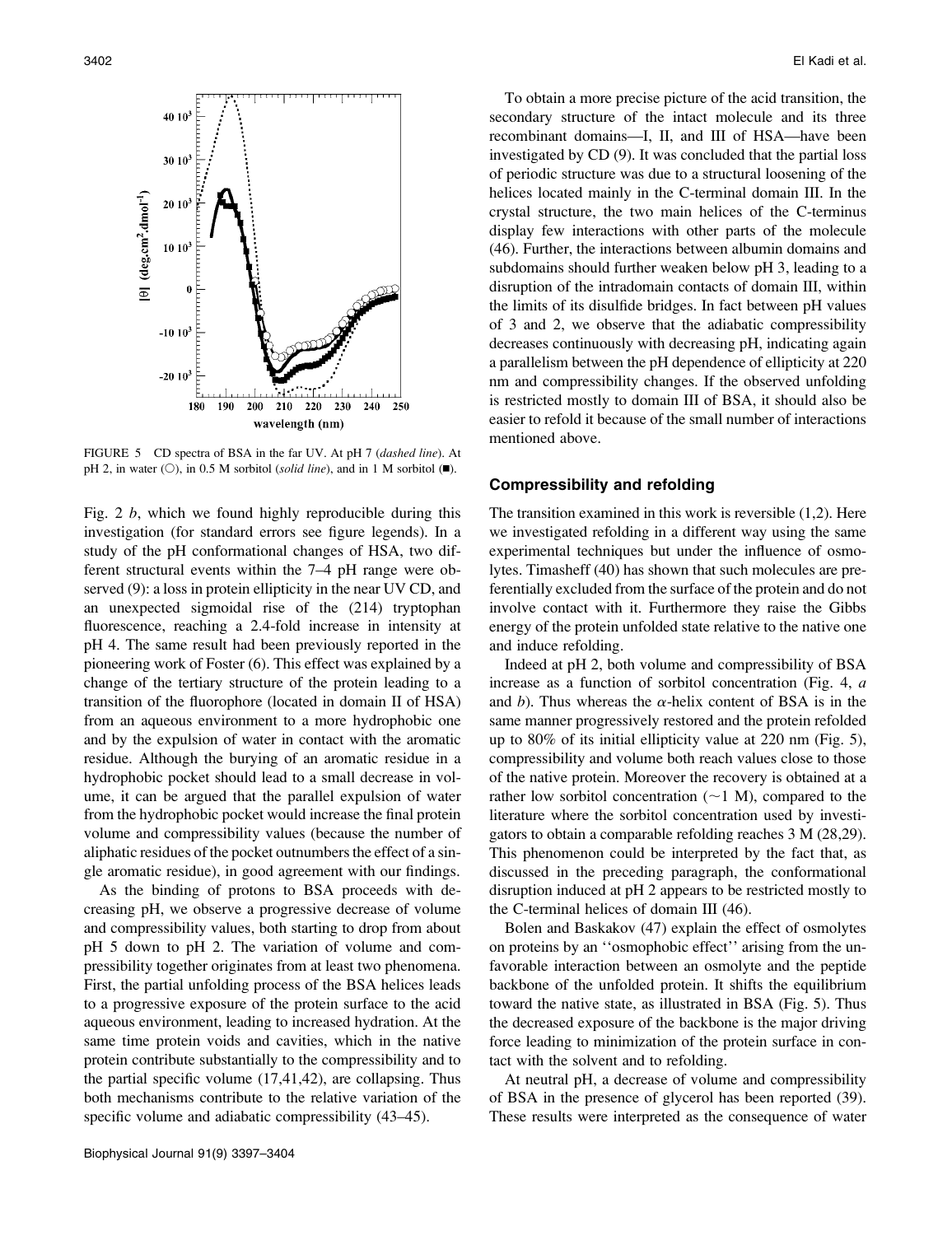release from the protein interior followed by the collapse of its cavities. This mechanism would entail a decrease in both volume and compressibility of the protein at pH 7, as depicted in Fig. 3,  $a$  and  $b$ , at low sorbitol concentration. Furthermore at pH 2, once the protein is partially refolded, it behaves toward sorbitol as the native protein at pH 7. This fact could explain the decrease of compressibility at sorbitol concentrations higher than  $1 \text{ M}$  (Fig. 4,  $a$  and  $b$ ).

# Compressibility, structure, and function

Turning now to the BSA domains I, II, and III, how can we connect our compressibility data to the protein function as a drug carrier? It is reported that domain III harbors a number of important binding sites (4) in subdomains A and B. In particular, subdomain IIIA, designated as bonding site 2 and comprising all six helices of the subdomain, is associated with small molecules and drugs such as diazepam and ibuprofen as well as with an anesthetic (diisopropyl phenol), a hormone (thyroxine), and fatty acids. Subdomain IIIB, in addition to fatty acids, also binds thyroxine and oxyphenylbutazone. Furthermore the above authors emphasize the particular adaptability, or flexibility, of drug site 2. From our results it can be inferred that the variation in compressibility reported in this work is related to the conformational flexibility of the domain III helices.

In a recent study on ultrafast hydration dynamics in the unfolding of HSA (48) it was reported that the dynamics of ordered water in the vicinity of domain I, in presence of 6 M guanidine chloride, is nearly the same as that of the native state of the protein domain, in contrast to that of the largely unfolded protein domains II and III. It was concluded that the longer residence time of surface water in domain I must originate in its rigidity and thus lower its conformational flexibility required to modulate ligand binding. It thus seems that there exists a tradeoff between structural stability and function: the greater the stability, the less the function (49). It could be speculated that such a mechanism might explain the adaptability and flexibility of drug site 2 located in domain III, easy to unfold and to refold at a rather low sorbitol concentration  $(\sim 1 \text{ M})$ , as discussed above. However, great care should be exercised when extrapolating dynamic results.

There is little information about the possible role of the albumin acid transition in drug binding and transport mechanisms. The existence in albumins of a membrane surface-induced conformational change leading to two populations with low and high ligand affinities, respectively, has been reported (2,50). A similar mechanism occurring at a membrane-like interface (51,52) has also been described with a partial loss of HSA  $\alpha$ -helix. It could be speculated that given the low pH measured in the vicinity of membrane surfaces of several tissues (2), the transition described in this work might be operative in such an environment.

The data presented here, in addition to representing a step toward elucidation of forces that destabilize/stabilize the

native conformation of BSA and govern the control of the fine balance between structure and protein dynamics, could also shed light on relations between albumin and drug binding or/and distribution. The control of protein-drug interactions as well as the optimization of their distribution in relation to variation of structure and compressibility constitute crucial parameters for investigators in pharmacokinetics. It has been pointed out (4) that problems associated with adsorption, distribution, and elimination of drugs add considerably to the complexity and to the cost of developing new ones. They may also be important in protein engineering, for example, the design and development of de novo drug carriers.

The authors thank Prof. Roger Pain for advice, suggestions, and critical reading of the manuscript. They are grateful to one of the reviewers for his illuminating remarks.

This work was funded in part by grants from Centre National de la Recherche Scientifique (CNRS) and Agence Nationale pour la Recherche (ANR BLAN-NTO5-3-42548 ACU).

# REFERENCES

- 1. Peters, T., Jr. 1985. Serum albumin. In Advances in Protein Chemistry. C. B. Anfinsen, J. T. Edsall, and F. Richards, editors. Academic Press, New York. 161–245.
- 2. Carter, C. D., and J. X. Ho. 1994. Structure of serum albumin. In Advances in Protein Chemistry. V. N. Schumaker, editor. Academic Press, New York. 153–203.
- 3. Bhattacharya, A. A., S. Curry, and N. P. Franks. 2000. Binding of the general anesthetics propofol and halothane to human serum albumin. J. Biol. Chem. 275:38731–38738.
- 4. Ghuman, J., P. A. Zunszain, I. Petitpas, A. A. Bhattacharya, M. Otagiri, and S. Curry. 2005. Structural basis of the drug-binding specificity of human serum albumin. J. Mol. Biol. 358:38–52.
- 5. Foster, J. F. 1960. Plasma albumin. In The Plasma Proteins. F. W. Putnam, editor. Academic Press, New York. 179–239.
- 6. Foster, J. F. 1977. Binding properties of albumin. In Albumin Structure, Function and Uses. V. M. Rosenoer, M. Oratz, and M. A. Rothschild, editors. Pergamon Press, Oxford. 53–84.
- 7. Suzukida, M., H. P. Le, F. Shahid, R. A. McPherson, E. R. Birnbaum, and D. W. Darnall. 1983. Resonance energy transfer between cystein-34 and tryptophan-214 in human serum albumin. Distance measurement as a function of pH. Biochemistry. 22:2415–2420.
- 8. Sadler, P. J., and A. Tucker. 1993. pH induced structural transitions in bovine serum albumin. Eur. J. Biochem. 212:811–817.
- 9. Dockal, M., D. C. Carter, and F. Rüker. 2000. Conformational transitions of the three recombinant domains of human serum albumin depending on pH. J. Biol. Chem. 275:3042–3050.
- 10. Gascao Pereira, L. G., O. Théodoly, H. W. Blanch, and C. J. Radke. 2003. Dilatational rheology of BSA conformers at the air/water interface. Langmuir. 19:2349–2356.
- 11. Gekko, K., and H. Noguchi. 1979. Compressibility of globular proteins in water at 25°C. J. Phys. Chem. 83:2706-2714.
- 12. Sarvazyan, A. P. 1991. Ultrasonic velocimetry of biological compounds. Annu. Rev. Biophys. Biophys. Chem. 20:321–341.
- 13. Chalikian, T. V., A. P. Sarvazyan, and K. J. Breslauer. 1994. Hydration and partial compressibility of biological compounds. Biophys. Chem. 51:89–109.
- 14. Chalikian, T. V., M. Totrov, R. Abagyan, and K. Breslauer. 1996. The hydration of globular proteins as derived from volume and